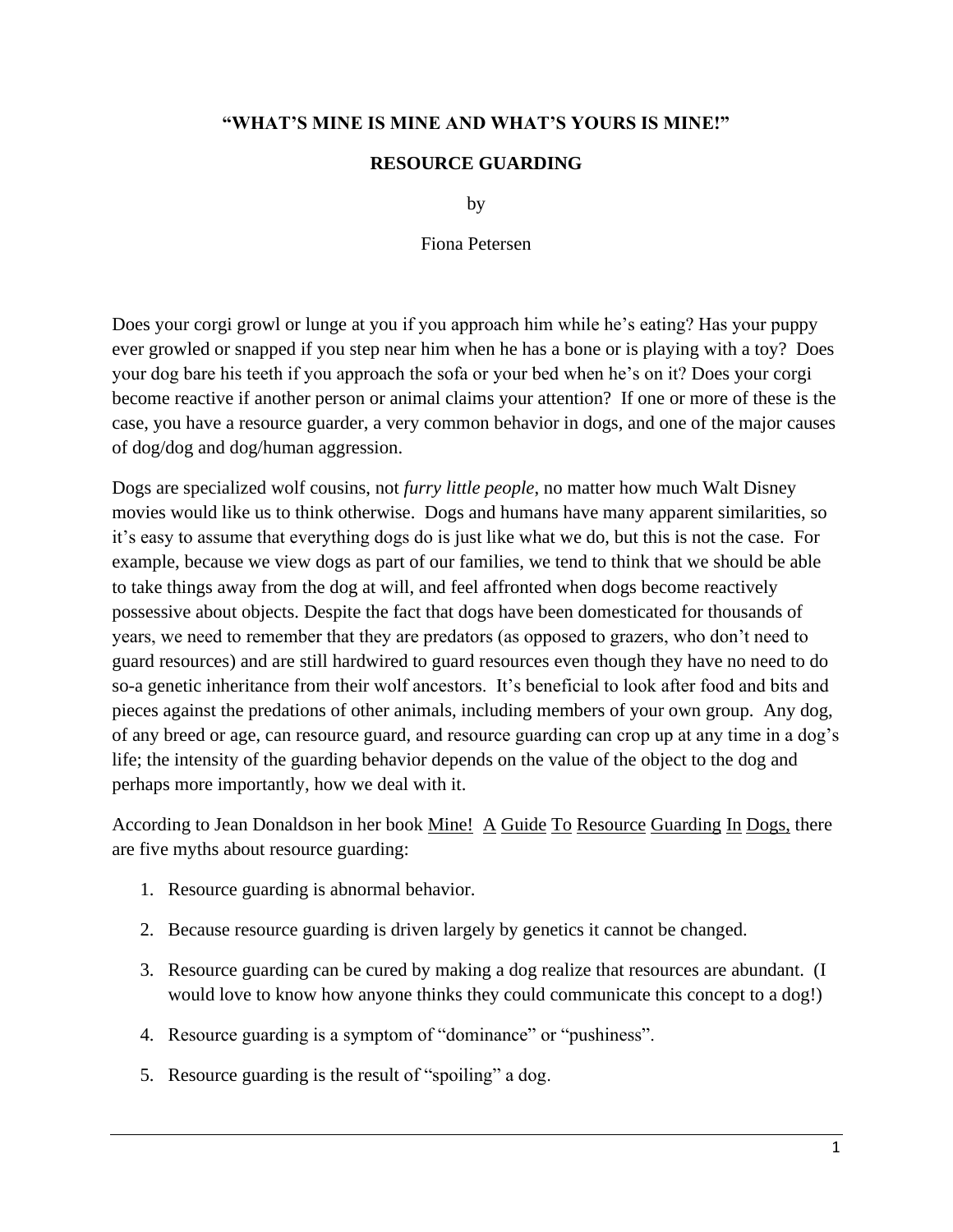What we must not do is to see resource guarding (which makes perfect sense from the dog's point of view) as an attempt on the part of the dog to assert dominance over us, or as having ulterior motives; it's far too simplistic to think that everything our dogs do that we disapprove of is a bid for power on their part, especially if it involves threat behavior. We can better spend our time teaching our dogs not to guard their (or our) possessions and to reward them for doing other things, such as relinquishing them on command.

If you have a resource guarder, it is never too late to train better behavior. If you breed or have a puppy, it's never too soon. We need to make sure that our corgis understand that the approach of a human to his food, toys, or space is always a good thing. For all but very reactive hardcore guarders (and for those I recommend the detailed training protocols in Jean Donaldson's resource guarding book or consulting a positive reinforcement behaviorist) the training is simple and effective, and should be implemented by all the members of your household.

- 1. Teach your dog a GIVE cue. Start with an object that is of low value to the dog. With the dog holding the object in his mouth, cause him to drop it by presenting a yummy treat next to his mouth. When he drops the object, feed the cookie, then let him pick up (or give him) the object again. (If you clicker train, click AS the dog is dropping the object, then treat.) After several repetitions, add your cue word-"drop it", "give", "let go", or "out" all work fine-it doesn't really matter what you call it. Say the verbal AS the dog is dropping the object. I call this game Let's Make A Deal (object exchange): trading an object for a tasty treat is fair to the dog and takes any possible physical conflict out of the equation: a win/win situation. Gradually trade for items of higher value to the dog, making sure to give a good cookie and to immediately allow him access to the object again. Trying to force a dog to relinquish something by prizing his mouth open is not the way to go!
- 2. Teach your corgi an OFF cue. If he is guarding furniture, teach him to jump off on cue: invite the dog onto the bed or sofa, then lure to the floor with a treat. (If you use the clicker, click as soon as he moves toward the floor, and treat when he is on the floor.) Repeat several times and when the dog is readily responding, add the "off" cue AS the dog is leaving the furniture. You can also use a hand signal as well as a verbal-pointing to the floor signals my corgis to get off-I don't have to say a word. Again, training an alternate behavior in a positive, non-punitive way takes potential conflict out of the equation-dragging the dog off the furniture by force does not.
- 3. Food guarding: put your dog's food bowl on the floor. As he begins eating reach to take the bowl away but as you are doing so, offer the dog a really good treat in exchange, then replace the bowl. Do several repetitions. If your dog snaps or lunges at you, or exhibits any signs of serious reactivity, please refer to Jean Donaldson's step by step resource guarding protocols. I train this with my own corgis, but I also leave them alone while they're eating, as I feel dogs should be allowed to eat their meals undisturbed.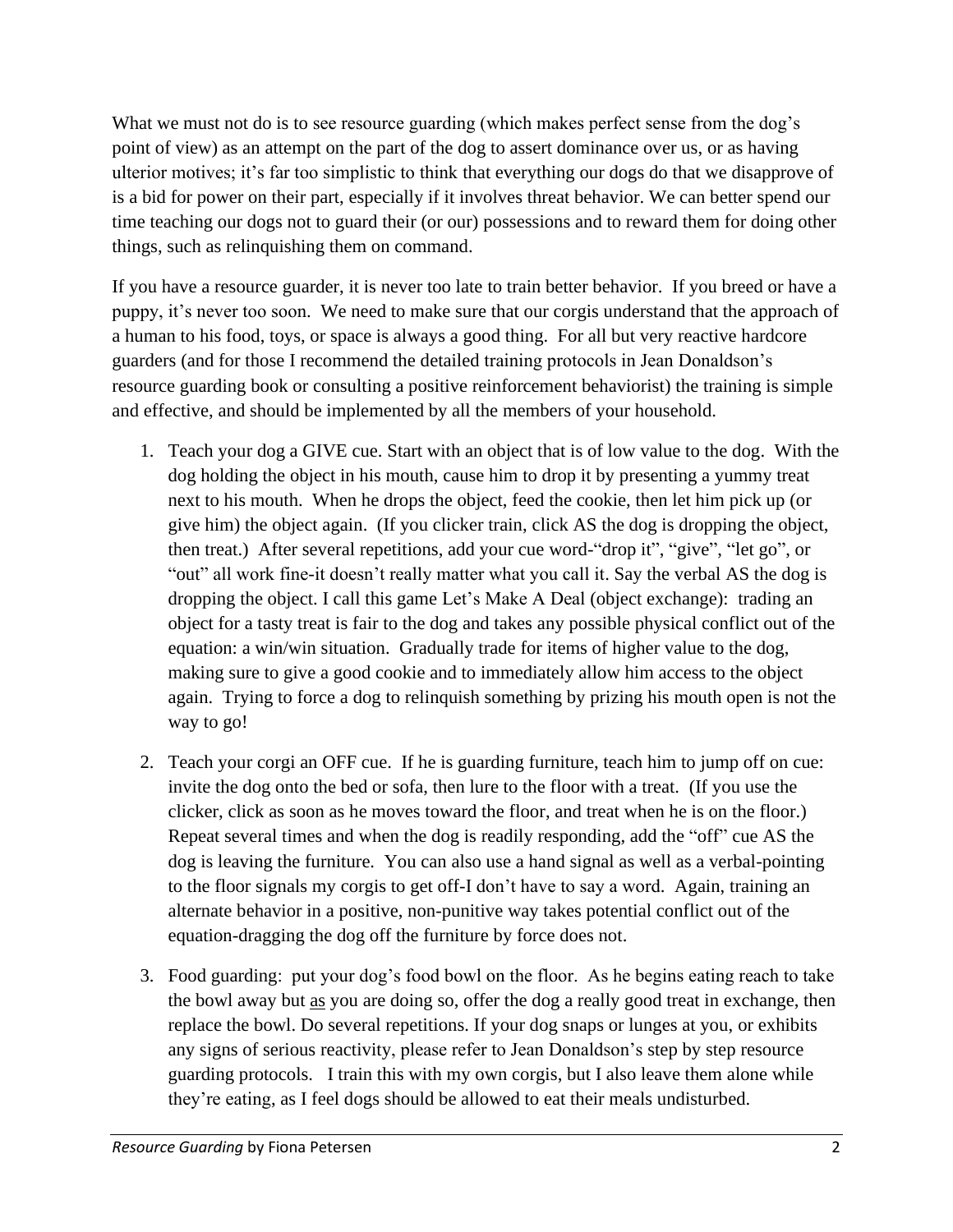4. Condition your corgi to expect good things when you approach him, especially if he has a highly prized resource, such as a bone. Walk up to him, give the treat, and leave. Repeat this for several days until he begins to look up at you with that "Oh boy, Mum's here to give me a cookie!" expression on his face; with a corgi, it may take only a few repetitions! As this training progresses, you should see your dog voluntarily dropping his resource and acting happy to see you as you approach. When this happens, pick the object up, then immediately return it to the dog.

It is important to reiterate that any sort of physical punishment (including scruff shaking, alpha rolling, or force of any kind) will only exacerbate resource guarding behaviors-the use of force just convinces your dog that he was right, that humans are something he must protect his food, toys, or space from, and he may even become fearful of people-it's a given that fearful dogs are far more likely to bite. This is not the kind of relationship we want with our corgis! When my corgi Scooter was still a puppy, he suddenly started exhibiting resource guarding of a bone by growling at me when I got near him. I immediately went and got some cookies and taught him Let's Make A Deal, and it never happened again-an easy fix. Last summer I took on a year old fluffy who was given up because he had bitten the owner's husband, who crawled under a table to grab something away from the puppy. The puppy growled, the husband smacked him, the puppy bit him, and it went downhill from there.\* He came to live with me as a result (three corgis are better than two!) and I went to right to work on training object exchange both when he was loose and when he was in his crate or under a table. I occasionally repeat this on a remedial basis-problem solved. It's a good idea to do some maintenance training for the duration of your dog's life, even if the dog has never shown any signs of resource guarding-older dogs that don't see or hear very well can suddenly become very possessive of things.

\*There are a number of things wrong with this scenario from the dog's point of view:

- ❖ Puppy was minding his own business with a resource under the table (enclosed, dark space).
- ❖ Large man came at him in a small space and tried to force him to let go of the object (puppy felt threatened and scared).
- ❖ Puppy growled (tried to warn man to leave him alone), but was ignored (man thought that growling was a sign of aggression rather than a warning signal).
- ❖ Man persisted (puppy shouldn't be "defiant") and was bitten-he then punished the puppy for biting-puppy had no idea what he had been hit for (dogs do not punish each other for resource guarding) and resorted to more intense guarding behavior and another bite.